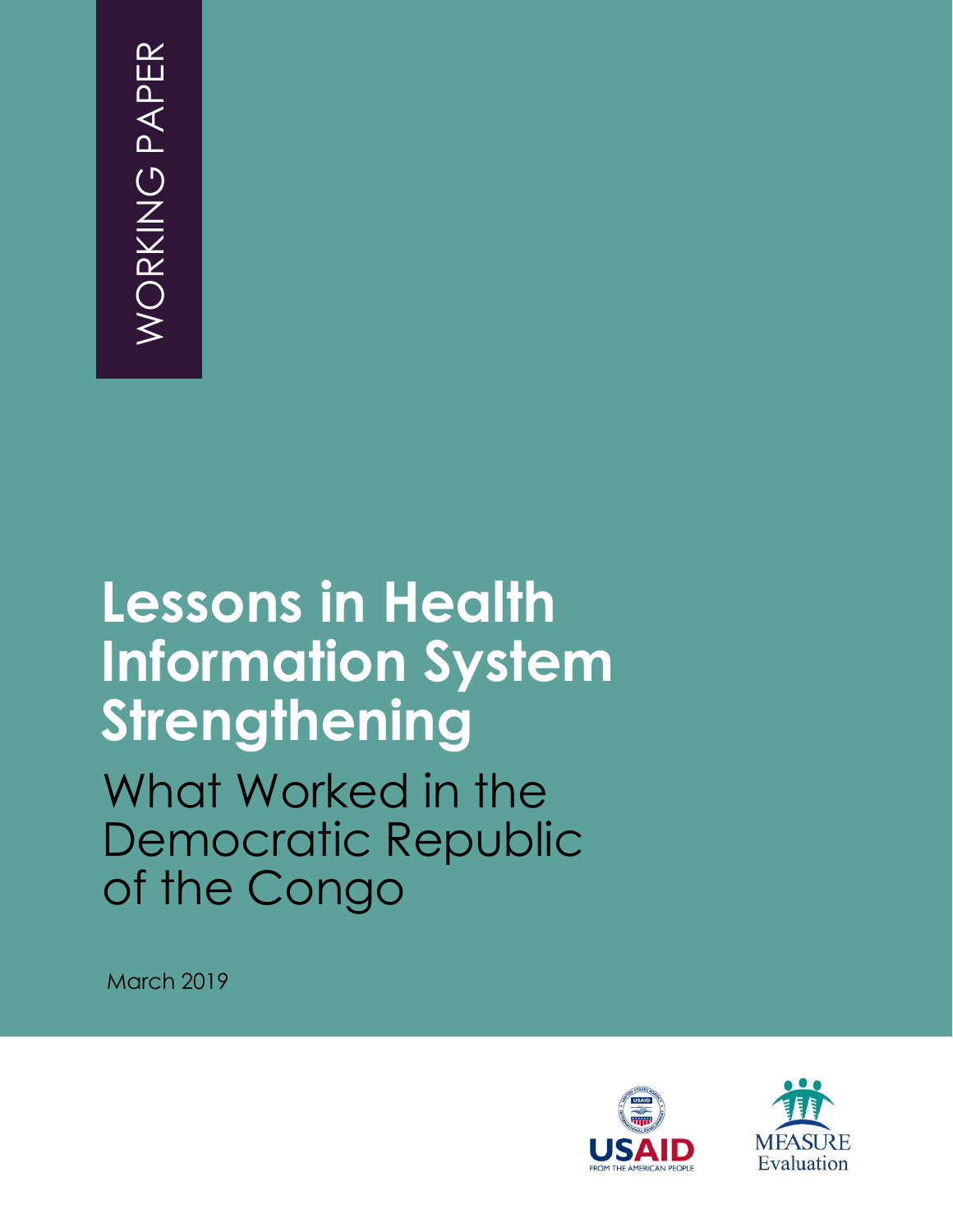# **Lessons in Health Information System Strengthening**  What Worked in the Democratic Republic of the Congo March 2019<br>
March 2019<br>
March 2019<br>
March 2019

**March 2019** 

**MEASURE** Evaluation University of North Carolina at Chapel Hill 123 West Franklin Street, Suite 330 Chapel Hill, NC 27516 USA Phone: +1 919-445-9350 **[measure@unc.edu](mailto:measure@unc.edu) [www.measureevaluation.org](http://www.measureevaluation.org/)**

This publication was produced with the support of the United States Agency for International Development (USAID) under the terms of MEASURE Evaluation cooperative agreement AID-OAA-L-14-00004. MEASURE Evaluation is implemented by the Carolina Population Center, University of North Carolina at Chapel Hill in partnership with ICF International; John Snow, Inc.; Management Sciences for Health; Palladium; and Tulane University. Views expressed are not necessarily those of USAID or the United States government. WP-19-229



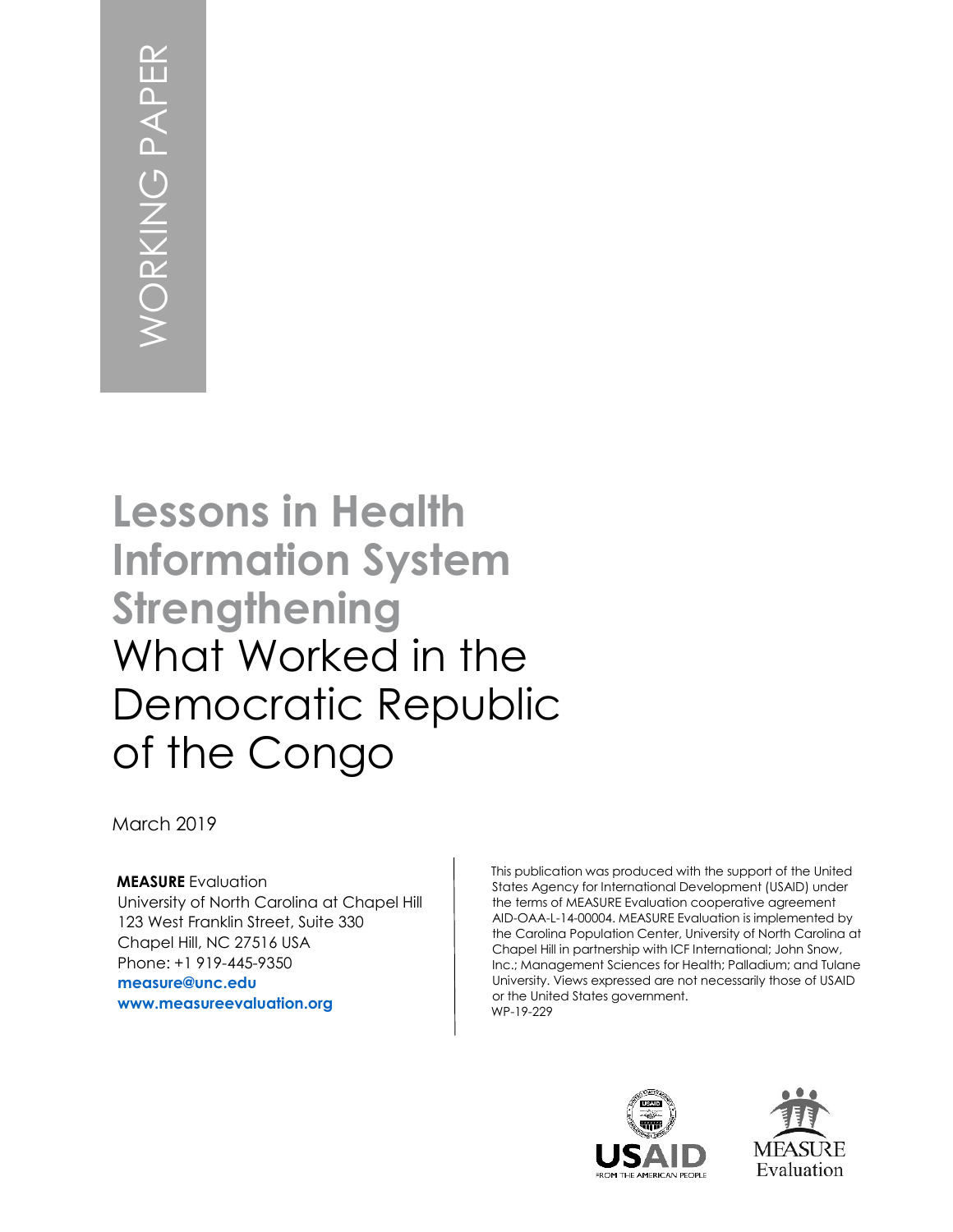#### **ACKNOWLEDGMENTS**

We thank the United States Agency for International Development (USAID) for their support of this work. We appreciate the National Malaria Control Program, provincial, health zone, and health facility staff in the Democratic Republic of the Congo for their time and participation in the interviews. We thank the staff of the USAID-funded MEASURE Evaluation project who contributed to the logistics and data collection for this effort: Ann Fitzgerald and Haroun Habib (both based at the University of North Carolina at Chapel Hill [UNC]), Olivier Kakesa, Johanna Karemere, and Ramine Bahrambegi (all based at ICF), and Scott McKeown, MEASURE Evaluation consultant. Additionally, we thank the MEASURE Evaluation staff at UNC who contributed to the data analysis for and development of this working paper: Lavanya Gupta, Ashley Strahley, Arina Lekht, and Elizabeth Millar.

We thank the knowledge management team at MEASURE Evaluation, UNC, for editorial, design, and production services.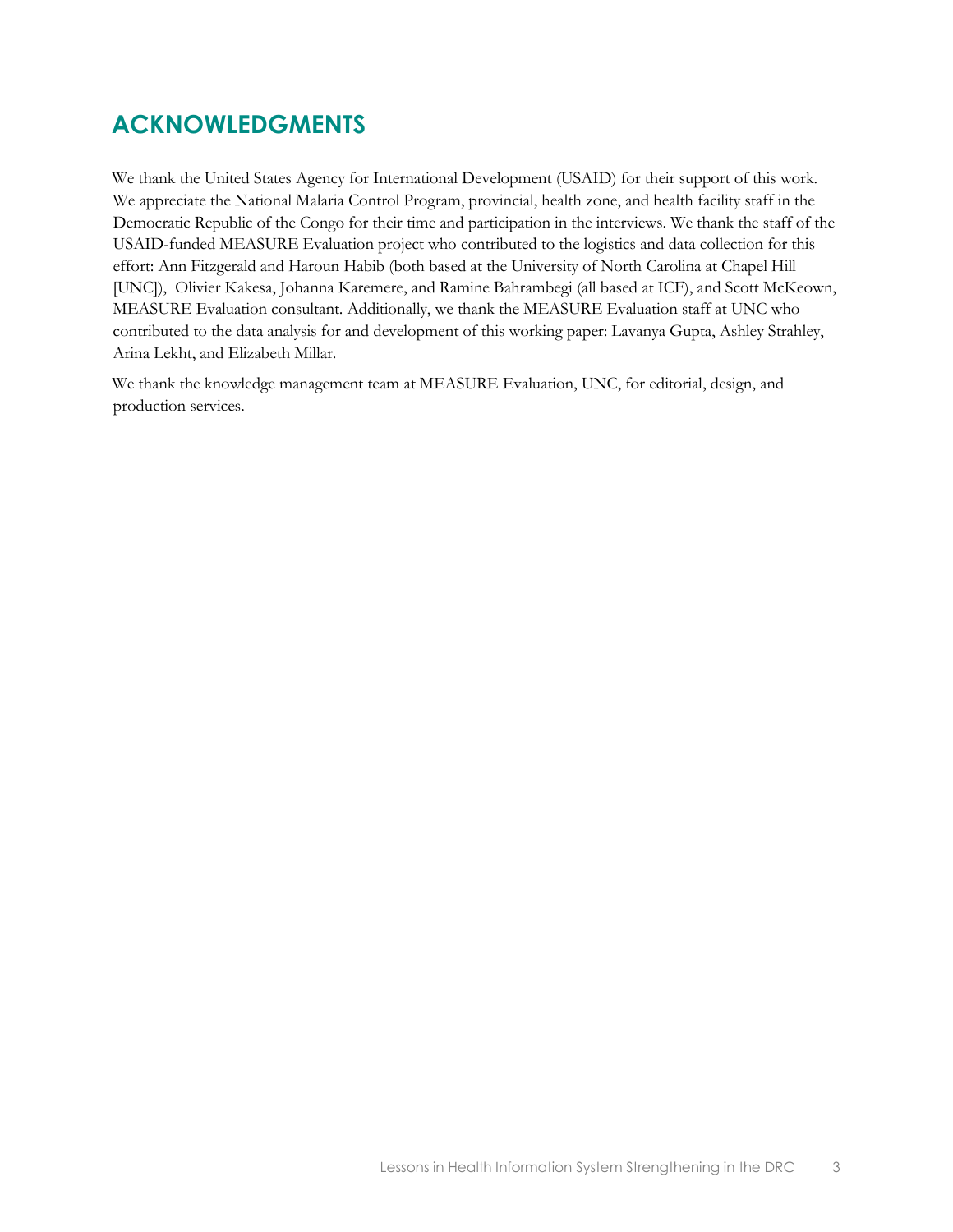# **CONTENTS**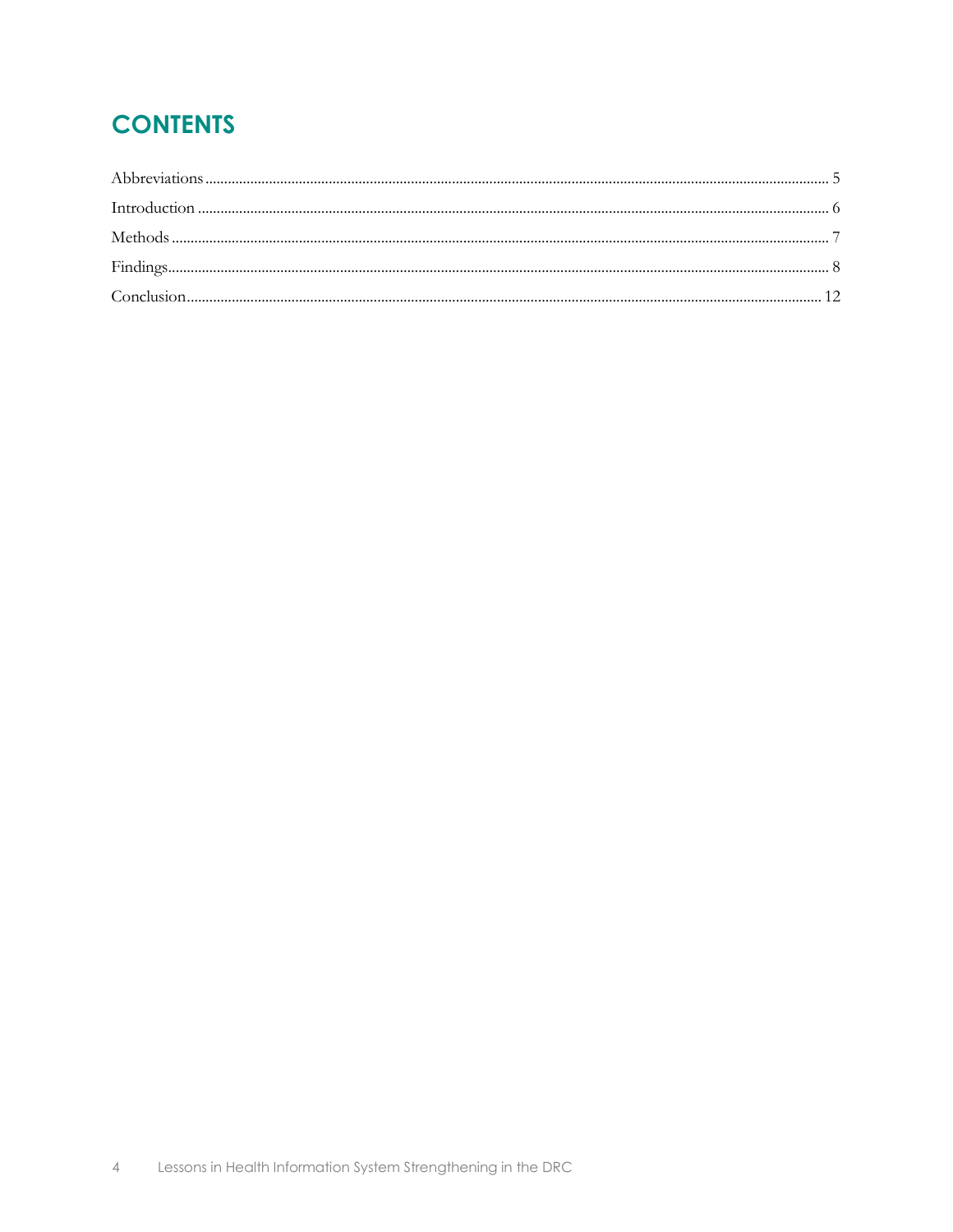## <span id="page-4-0"></span>**ABBREVIATIONS**

| COE         | centers of excellence            |
|-------------|----------------------------------|
| DRC         | Democratic Republic of the Congo |
| HIS         | health information system        |
| M&E         | monitoring and evaluation        |
| <b>NMCP</b> | National Malaria Control Program |
| PMI         | President's Malaria Initiative   |
| RDOA        | routine data quality assessment  |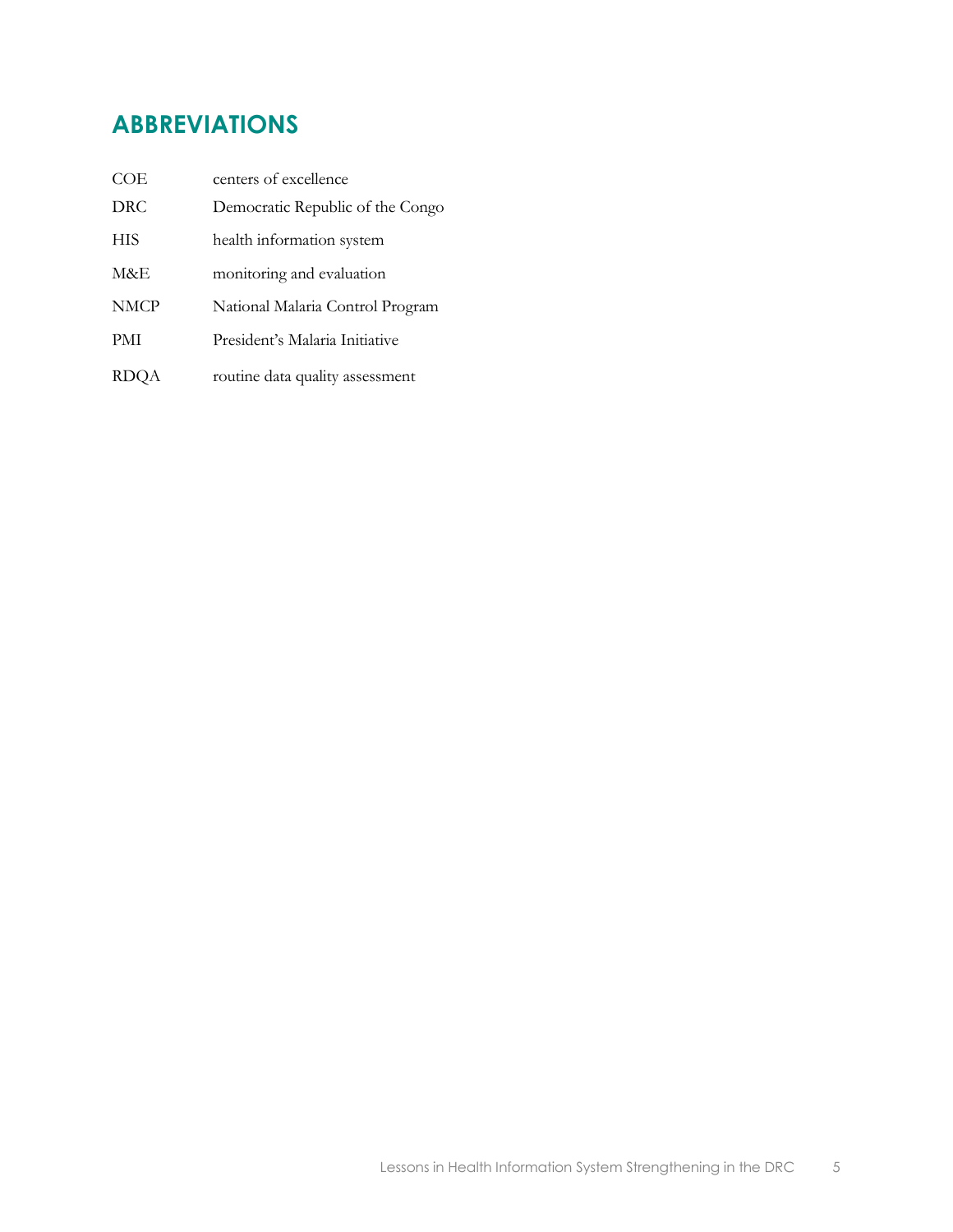### <span id="page-5-0"></span>**INTRODUCTION**

Since 2014, MEASURE Evaluation has supported the National Malaria Control Program (NMCP) of the Democratic Republic of the Congo (DRC) to streamline and improve malaria data collection, reporting, management, and use, at all levels of the health system. Our approach prioritized building local capacity within nine provinces targeted by the President's Malaria Initiative (PMI). It was driven by the need to intervene where data are generated, to promote good-quality data that could be used to make policy and service delivery decisions.

Our support has contributed to the following improvements:

- Rollout of the electronic routine health information platform, DHIS 2, in all 178 health zones in nine PMI-targeted provinces
- More than 400 staff trained at the national, provincial, health zone, and health facility levels in areas such as monitoring and evaluation (M&E) and the collection, reporting, and analysis of data
- Development of HIS management resources such as the NMCP's strategic and M&E plans, malaria M&E guidelines, and data collection tools
- Development of nationally validated indicators and an NMCP central database, both of which are integrated in DHIS 2
- Establishment of 77 centers of excellence (COEs) [1](#page-5-1) in three PMI provinces
- Implementation of (1) supportive supervision visits at the health facility, health zone, and provincial levels; (2) establishment of the MEASURE Evaluation Routine Data Quality Assessment (RDQA) Tool as a primary method to assess quality of routine data at the health zone and facility levels; and (3) data review meetings at all levels of the health system
- Improved routine data timeliness and completeness at the health facility (COEs) and provincial level (PMI targeted provinces)
- Development of M&E technical working groups and a malaria task force at the national and provincial levels to coordinate M&E and surveillance activities, address service delivery priorities, and improve data quality

Because MEASURE Evaluation Phase IV is coming to a close, we sought to document the outcomes of our work with the NMCP, by interviewing staff at the national, provincial, health zone, and health facility levels. The objective of this document is to summarize lessons learned through this data collection effort and highlight effective health information system (HIS) strengthening interventions and their outcomes in the DRC.

 $\overline{a}$ 

<span id="page-5-1"></span><sup>1</sup> Selected health facilities in the provinces of Haut Katanga, Sud Kivu, and Kasai Central received financial and technical resources to access and use DHIS 2, and model best practices for improved malaria data collection, reporting, management, analysis, and use in their geographic area.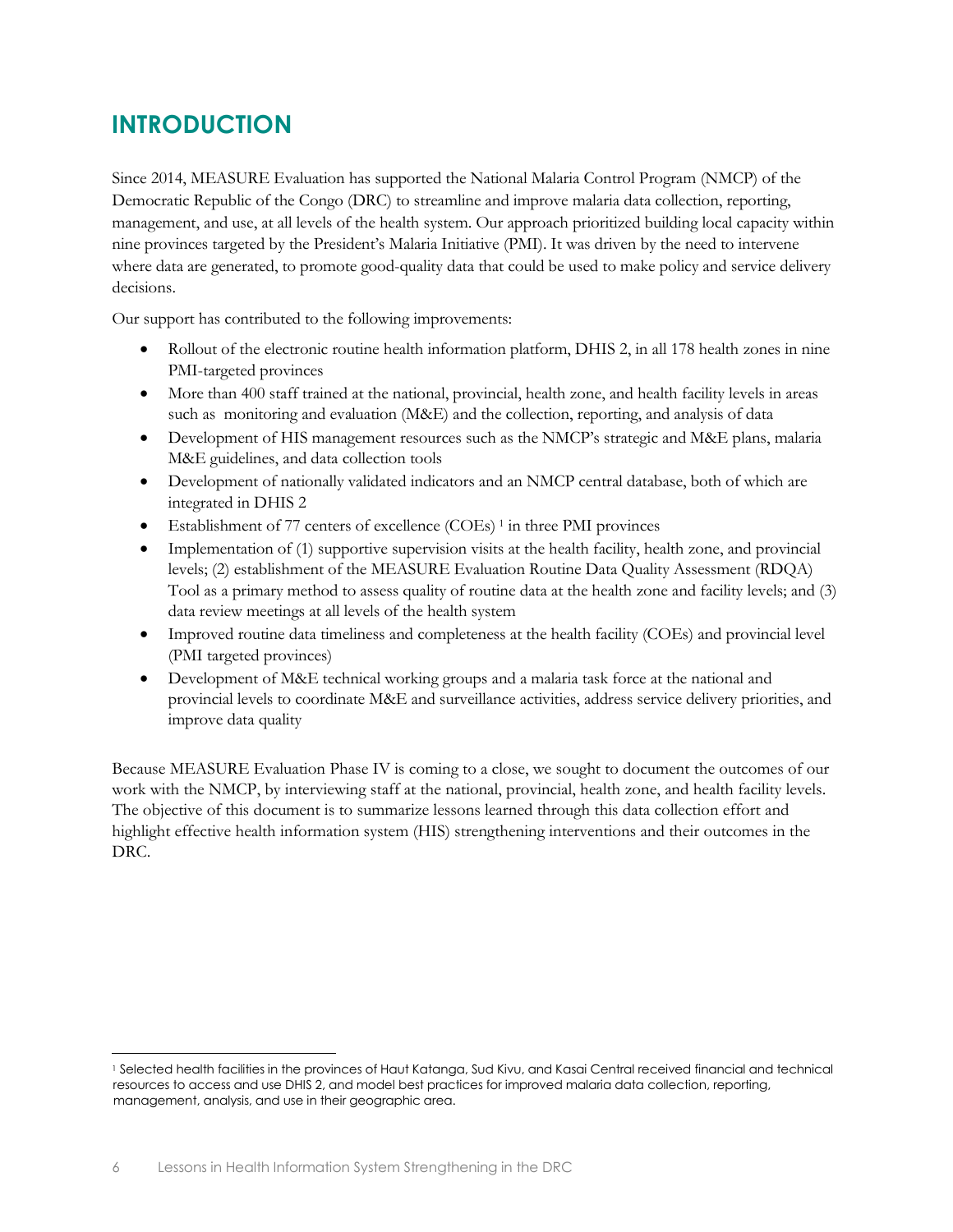#### <span id="page-6-0"></span>**METHODS**

In December 2018, an independent consultant conducted 10 interviews with health system staff at the national level, provincial offices (division provinciale de santé [DPS] health zone teams (*équipes cadres de la zones de santé* [ECZS]), and COE health facility staff. Interviews included questions about engagement with MEASURE Evaluation, any trainings attended, perceived facilitators of a strong HIS, and barriers to continuously improving the HIS. The interviews were recorded through in-depth notes in French, and the notes were translated into English and analyzed with thematic coding. The analysis of the findings yielded three primary themes capturing how MEASURE Evaluation's support of the NMCP built staff capacity at all levels of the health system and led to perceived improvements in HIS management and performance.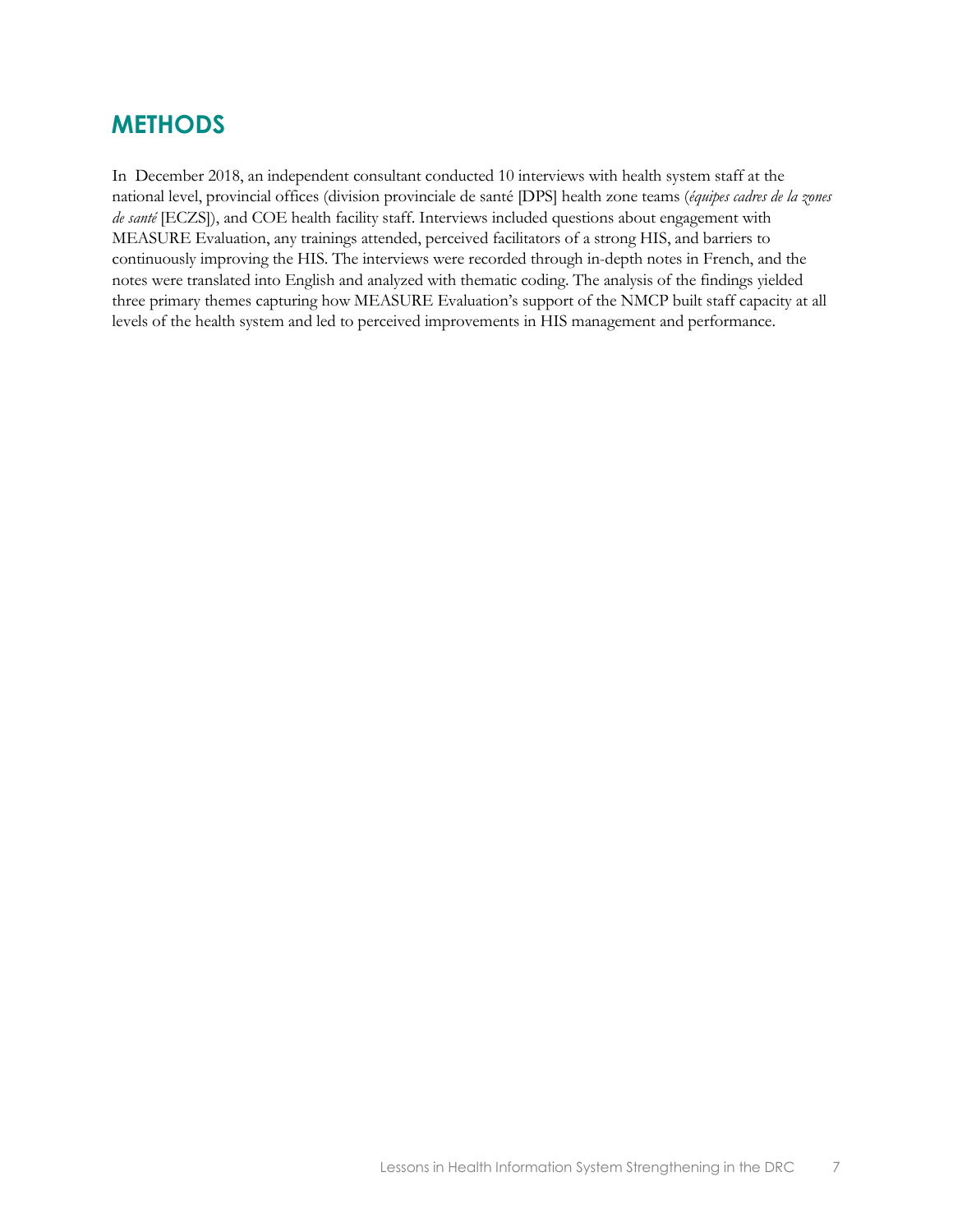#### <span id="page-7-0"></span>**FINDINGS**

 $\overline{a}$ 

#### **1. DHIS 2 access at all levels of the health system has facilitated the building of capacity in data collection and reporting.**

Through financial and technical assistance for the deployment of DHIS 2 and related staff training, MEASURE Evaluation supported the NMCP to promote HIS strengthening in DRC, particularly in data collection and reporting. Staff reported that the availability of DHIS 2, in conjunction with appropriate training on its use, has resulted in increased data collection, reporting, and management capacity at all levels of the health system, including the health facility level, where health services are delivered and data are generated.

Since 2015, MEASURE Evaluation has supported the NMCP to integrate malaria data into the DHIS 2 by deploying the platform, integrating malaria indicators, and training over 250 staff members at all levels of the health system. The DHIS [2](#page-7-1) is now available to report and verify malaria data at 77 health facilities (COEs),<sup>2</sup> 100 percent of health zones and provincial offices in nine PMI-supported provinces, as well as at the national level. Users at all levels report having access to dashboards to review and analyze malaria data.

At the health facility level, access to DHIS 2 transformed how data are collected, reported, and analyzed. One COE staff member remarked:

*Before, there was very poor data capturing/recording. After the installation of DHIS 2, different registers were being correctly kept;* [the] *software was assisting with the collection and coding of data; and we are able to analyze the data using the built-in graphs*.

Health facility access to DHIS 2 also affects higher levels of the health system. Previously, when COEs did not have computer access, appropriate tools, or training to collect and manage their own data, data collection was often disorganized, forcing staff at the health zone or provincial level to enter data for multiple health facilities. This was a time-consuming task that was often left incomplete, which affected the quality and volume of available data. In provinces and health zones with COEs that have the capacity to accurately collect and enter their own data, higher levels of the health system can better leverage their time to oversee and practice data quality assurance, assess data trends, and present and act on health delivery needs. A health zone staff member elaborated on the improved data reporting process in health facilities:

[It is] *no longer a purely paper-based system.* [It has changed] *to one in which we have an available data base which allows access. Reporting is 100 percent on time now. Also, for facilities that have DHIS 2, we can analyze multiple facilities at the same time, it reduces the time the zone needs to spend doing analysis*.

NMCP staff at the national level observed that the rollout of DHIS 2 to all levels increased the availability and accessibility of data. A senior NMCP staff member commented, "with DHIS 2, data can be captured and analyzed in real time and with password access, the information can be retrieved from anywhere at any time," which was not possible in the previous information system, GESIS. Wider access to DHIS 2 has improved the NMCP's access to more complete and accurate data, which is essential for identifying program-wide data trends or inconsistencies. A senior staff member from the NMCP's M&E unit remarked on the increased efficiency and accuracy of the HIS since the introduction of DHIS 2:

<span id="page-7-1"></span><sup>2</sup> In addition to DHIS 2 access, health facilities selected as COEs receive office and computer supplies, Internet, data collection tools, training, and additional technical assistance for data quality assurance.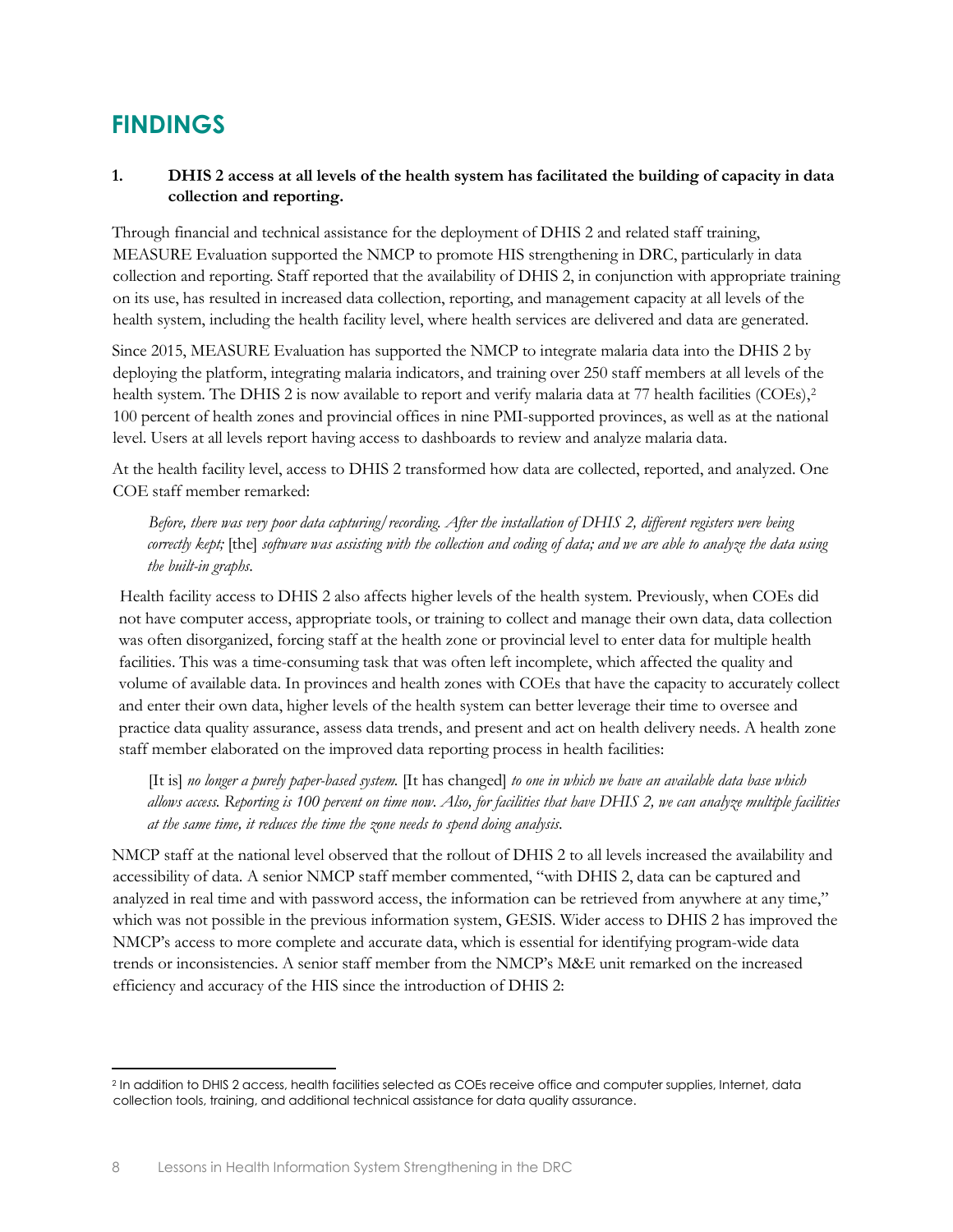*Before DHIS 2, reviewing the program performance was very laborious/time-consuming and certain types of analyses comparing facilities, trends*— *were impossible. Now, with DHIS 2, we know the data is of better quality; there is one data base and so fewer data errors*.

Although the DHIS 2 rollout has expanded noticeably within all levels of the DRC's health system, access is not yet nationwide. In facilities with access to DHIS 2, inconsistent electricity or Internet connectivity is a barrier to consistent and complete data reporting. A senior NMCP staff member elaborated:

*Infrastructures in some places . . . there is not telephone and there is either no* [Internet] *or very unstable/weak Internet,*  [which] *makes transmission of data very difficult. Sometimes data can only be sent at night or by traveling to another location*.

Additionally, because of limited training events, which require significant technical and financial support from implementing partners such as MEASURE Evaluation, a fraction of current staff members has received formal training on how to use DHIS 2. Despite these limitations, data timeliness and completeness has improved dramatically in the nine PMI provinces where DHIS 2 is available,[3](#page-8-0) which supports the case to scale it nationally.

#### **2. Training and engaging staff at the provincial and health zone level, to oversee data quality assurance, and the health zone and health facility levels, to participate in data quality assurance, has resulted in increased capacity to produce more timely and complete routine data.**

In 2015, MEASURE Evaluation began introducing data quality assurance practices, including supportive supervisions visits and RDQAs to health zones and COEs. Data quality assurance practices are replicable processes to assess and improve overall data quality that can be used at different levels of the health system. They are a key component of HIS strengthening and one that senior NMCP staff remarked did not receive donor attention prior to the NMCP's collaboration with MEASURE Evaluation. Engaging staff and building their capacity through training and "learning by doing"—at the provincial and health zone level to oversee data quality assurance and health zone and health facility levels to participate in it—has enabled health zones and health facilities to make corrective actions, based on feedback, to improve data quality. This feedback loop for data quality, whereby data are reviewed, issues are identified, and remedial action steps are developed and put into place, has led to more timely, complete, and accurate data being collected and reported in DHIS 2.

The effect of integrating data quality assurance practices within the COEs was quickly noticed by trained staff, who acknowledged increased awareness of the importance of routine data quality checks in order to identify and address potential data quality issues. A COE staff person said:

*Before* [we were trained], *we were just going through the motions—collect, summarize at the end of the month, and send it along—no checking for data quality and no analysis of the data. Now, we look at data and subtotal it on daily basis, reserving only the coding and final entry for the end of the month*.

 $\overline{a}$ 

<span id="page-8-0"></span><sup>3</sup> Between 2015 and 2018, in the nine PMI-targeted provinces, routine data timeliness increased from 9 percent to 79 percent, and routine data completeness increased from 25 percent to 94 percent. Between 2016 and 2018, among the first 20 COEs that were established in 2016–2017, routine data timeliness increased from 32 percent to 98 percent, and routine data completeness increased from 60 percent to 100 percent. Between the first and third quarters of 2018, among 57 new COEs established in 2018, routine data timeliness increased from 25 percent to 86 percent, and routine data completeness increased from 27 percent to 100 percent. Source: MEASURE Evaluation (2018). *Improving Data Quality through Implementation of Centers of Excellence in the Democratic Republic of the Congo. Chapel Hill, NC, USA: University of North Carolina at Chapel Hill. Retrieved from* [https://www.measureevaluation.org/resources/publications/fs-](https://www.measureevaluation.org/resources/publications/fs-18-319a)[18-319a](https://www.measureevaluation.org/resources/publications/fs-18-319a)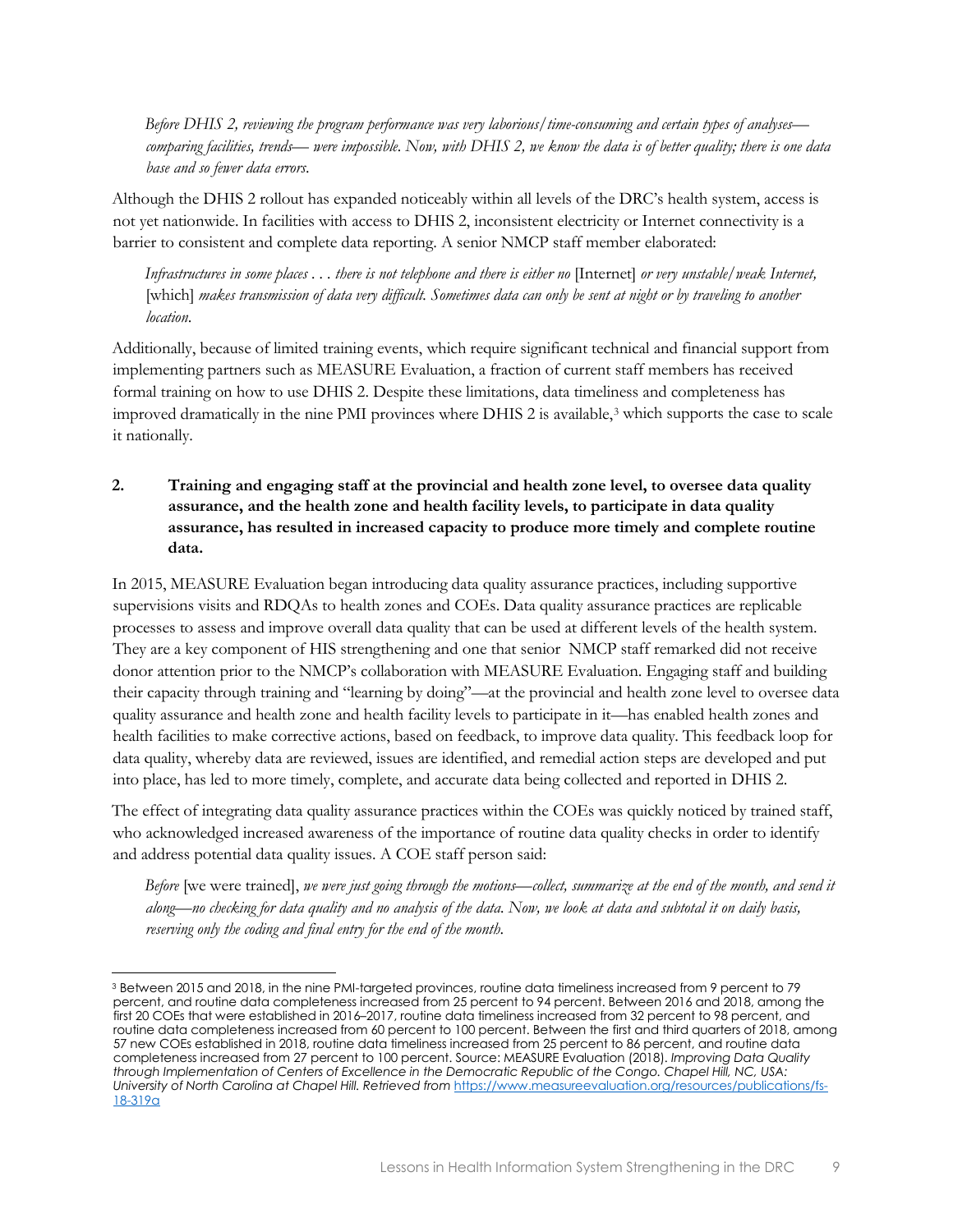A provincial staff member also elaborated that, as a result of training, health zone staff are now better equipped to follow up with them with data quality checks:

*These skills have been of major added value. It has allowed the senior zonal health team to improve the way they analyze data. It has helped to reinforce follow-up in the health facilities*.

A staff member from another COE described how participating in RDQAs changed the facility staff's understanding of the data they produced:

[We look at] *patient treatment,* [and] *follow the patient through the system. The fact that numbers for the same event that are recorded on forms and registers have to be the same ones that we find in the DHIS 2. There are always things we gain that improve our data as a result of an RDQA.*

Respondents valued supervision visits, and reported gaining the ability to determine real-time data quality solutions with facilities and health zones. A COE staff member made the following remark about supervision visits:

*Since we do the data analysis as part of the supervision visits, it lessens the work necessary for follow-up. We correct data directly during the visits, if we have questions, we can talk to the person involved to understand.* 

A health zone staff member responsible for overseeing supervision visits with health facilities elaborated that RDQAs "now allow us to know the situation at the level of the health facilities since they have all the data; we can identify and address any data discordances/inconsistencies with the health facility staff."

The ability to identify data quality issues has also granted the ability to take corrective actions to rectify them. A provincial staff member noted that action plans developed following each RDQA and supervision visit allow the facilities to agree to and follow up on remediation steps to resolve persistent data quality problems. For example, one COE was alerted to an issue with the management of rapid diagnostic tests. A COE staff member explained:

*The pharmacy data was different than what had been recorded centrally. There were* [rapid diagnostic] *tests that were being used but not registered. There were several points at which the tests could be dispensed, so there was no centralization of the data.* 

To address this, the COE staff decided to "centralize the use of the rapid diagnostic tests so we could better control the stocks."

Data quality assurance practices have improved, but there are still limited resources to implement them and carrying out follow-ups presents a consistent challenge. A health zone staff member remarked that among barriers to more consistent implementation of data quality assurance were "insufficient means to do supervision visits, resistance of some agents to corrective remarks, and power/energy issues—no power means agents have to travel to work with DHIS 2 and report data." Given the documented benefits of data quality assurance in promoting data quality improvement and providing the ability to take corrective actions, it is an HIS intervention that should continue to be prioritized among implementing partners.

#### 3. **Data review mechanisms at all levels of the health system provide opportunities for stakeholders to review, validate, and share data to make key decisions.**

With financial and technical support from MEASURE Evaluation, all levels of the health system have been able to successfully establish and regularly convene stakeholders to review data through data review meetings and indicator harmonization workshops. Data quality review mechanisms allow for levels of the health system to review and validate data, develop information-sharing products, and provide a setting to make data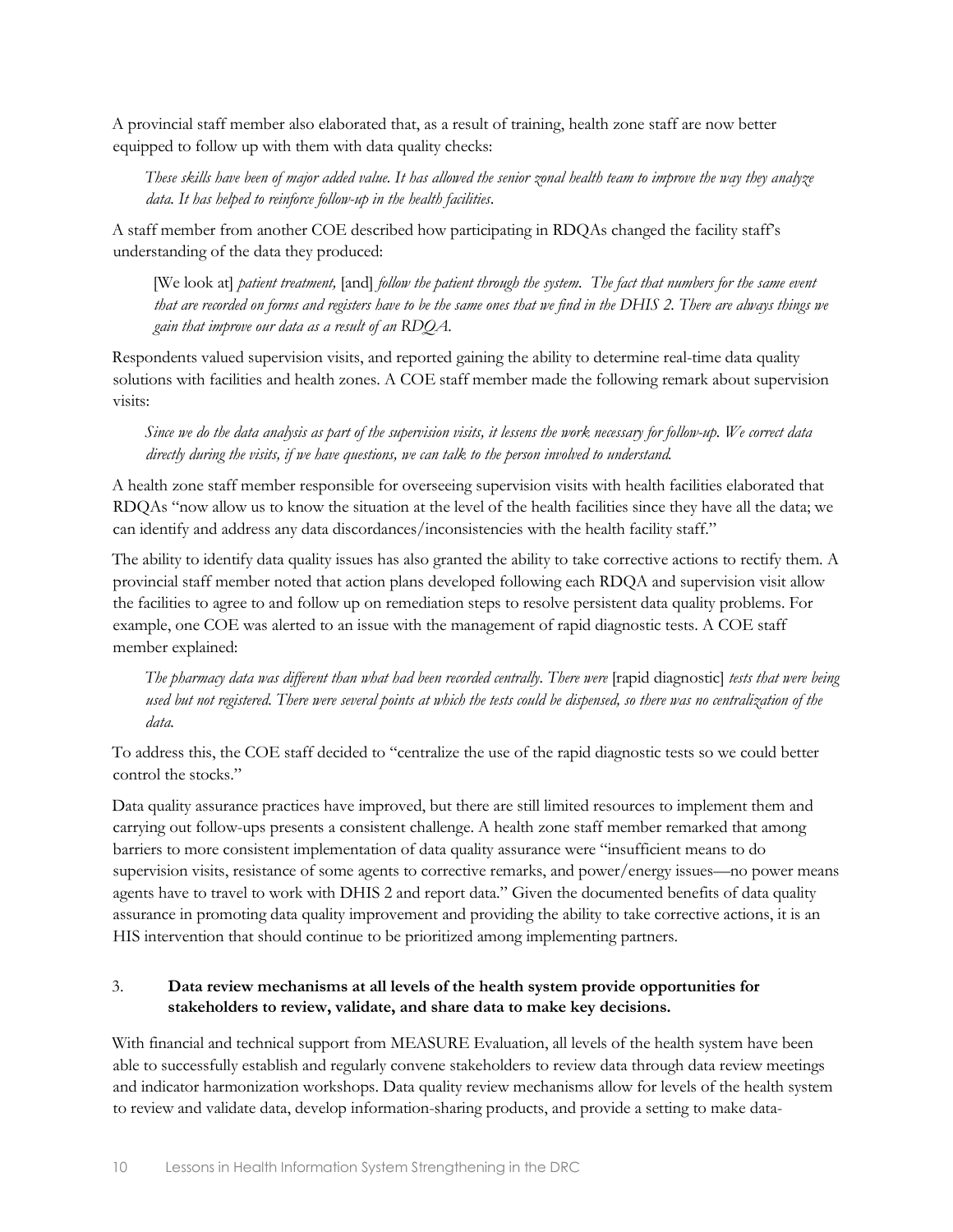informed decisions on a variety of issues, including policy and service delivery. Often, these mechanisms include multiple stakeholders from ministry programs and implementing partners, and involvement of these stakeholders facilitates more participatory and effective decision making.

COEs convene monthly and weekly data review meetings before finalizing their data for entry and reporting in DHIS 2. A COE staff member reported that data review meetings often focus on dashboard data from DHIS 2, priority indicator data, and any other data that has been highlighted in DHIS 2. A health zone level staff member described data review meetings that took place on a monthly, biannual, and annual basis: "Data that is discussed includes number of cases, treatment, drug stocks. We present with tables, dashboards, summary information on flip charts."

At the provincial level, data are reviewed quarterly through the M&E technical working group (TWG) and malaria task force and twice a year through provincial semiannual review meetings. A provincial staff member remarked that these meetings were critical to taking action based on data trends or inconsistencies:

*We more closely follow evolution of the health situation, trends, take action more quickly,* [and] *to better coordinate* [with stakeholders]. [What we learned from participating in this TWG] *is the need/advantage of being able to look comprehensively at the health situation in the province, and effectiveness, efficiency of good coordination*.

At the national level, in addition to regularly scheduled meetings with various stakeholders (such as the national-level M&E TWG and malaria task force) a senior staff member from the NMCP's M&E unit said that the unit now convenes *ad hoc* meetings to address any additional needs. The staff member elaborated:

*When there is likely an epidemic occurrence—when there is a double spike of Ebola with increased reporting of fevers/malaria. Data are also reviewed/discussed during quarterly coordination meetings with partners. Key indicator data from the various technical programs plus administration and management aspects* [are discussed].

Consistent, frequent data review meetings to assess trends and address discrepancies are essential for actors at all levels of the health systems, and these meetings allow health staff to make informed service delivery recommendations. At a COE, a staff member described how a data review meeting revealed that thick smears were still used to confirm malaria cases instead of the rapid diagnostic tests, a method that is faster and requires fewer lab materials, and explained the actions to address this issue:

[We] *instructed* [staff] *on the use of the rapid diagnostic tests. We looked at data for thick smear and rapid tests,*  [specifically] *suspected malaria cases, rapid tests conducted, thick smears performed. The recommendations were two things: definitions of simple malaria versus serious malaria were clarified for* [health facility] *personnel; and rapid diagnostic tests were being properly prescribed and used. The result was that going forward the practice of doing thick smears was practically eliminated."* 

At the national level, senior NMCP staff described how a data review allowed for a targeted mass treatment of malaria in the province of Kivu Nord:

*Since that is also part of the area affected by the Ebola epidemic, it was important to investigate. By being there early,*  [NMCP] *teams were able to begin implementing responses, including mass treatments for malaria*.

<span id="page-10-0"></span>Although data review meetings have demonstrated their long-term benefit to HIS, many are still financially supported by implementing partners, such as MEASURE Evaluation. When discussing the NMCP annual review meeting, one senior NMCP staff member expressed disbelief that it would have happened without MEASURE Evaluation support, bringing to light the need to continually secure sustainable future funding mechanisms, either within the NMCP or from other implementing partners.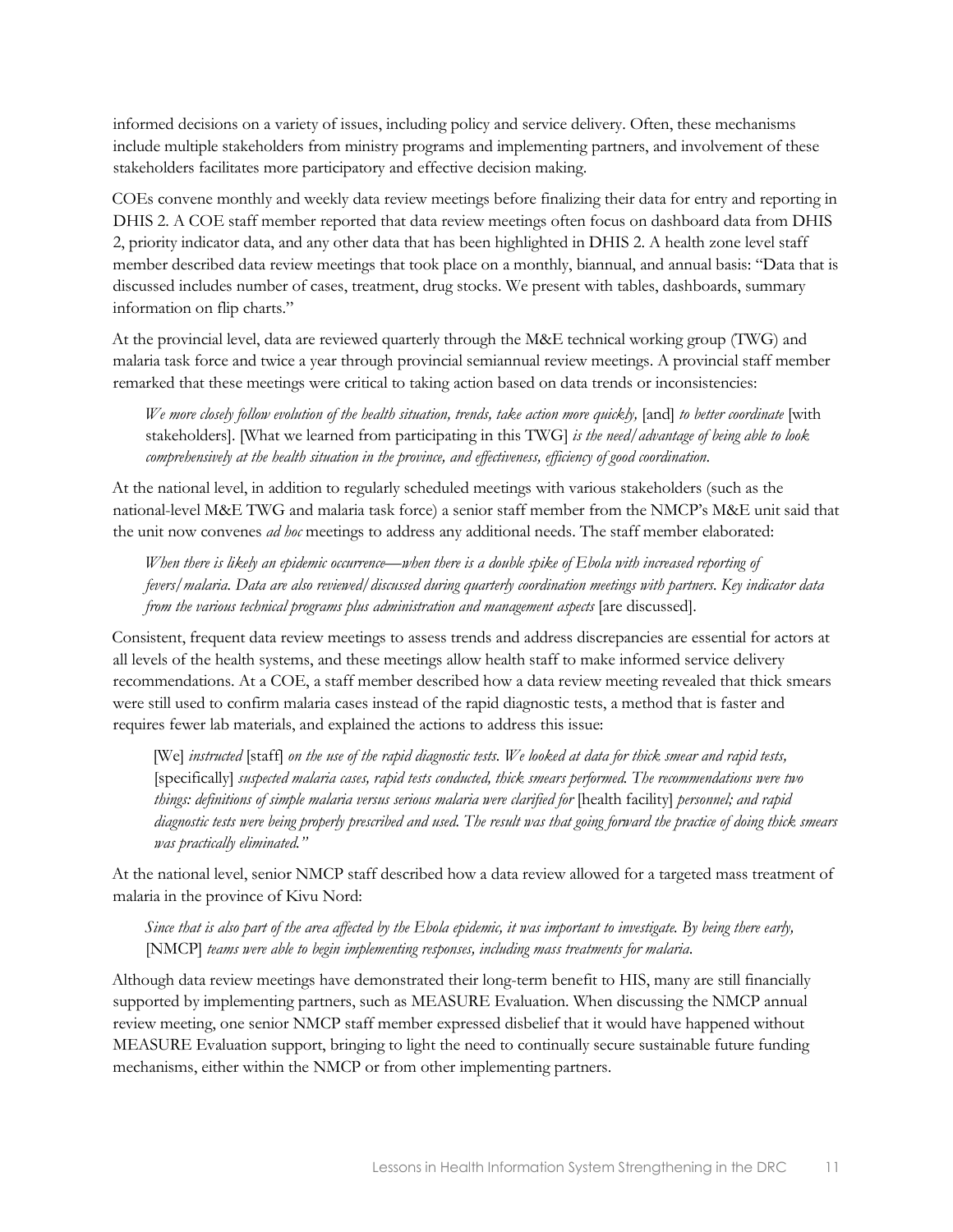#### **CONCLUSION**

Findings from this qualitative data collection activity demonstrate how respondents at the health facility, health zone, provincial, and national levels of the DRC health system perceive MEASURE Evaluation's contributions to facilitate a stronger HIS. The following three main lessons emerged: access to DHIS 2 supported capacity building in data collection and reporting; the capacity to oversee and participate in data quality assurance practices facilitated more timely and complete routine data; and the establishment of data review mechanisms at all levels of the health systems provided opportunities for stakeholders to make key data-informed decisions. Each of these contributions have resulted in improved data quality and data use, thus improving overall HIS performance.

This data collection effort involved the following limitation: a small convenience sample size was used, and as a result, the findings may not be representative of the health system recipients of MEASURE Evaluation support in the DRC.

Although respondents noted that some challenges remain, the milestones described have been observed at all levels of the health system. These observations demonstrate the effectiveness of these HIS interventions and that these approaches represent best practices that could be adapted and implemented in other country contexts.